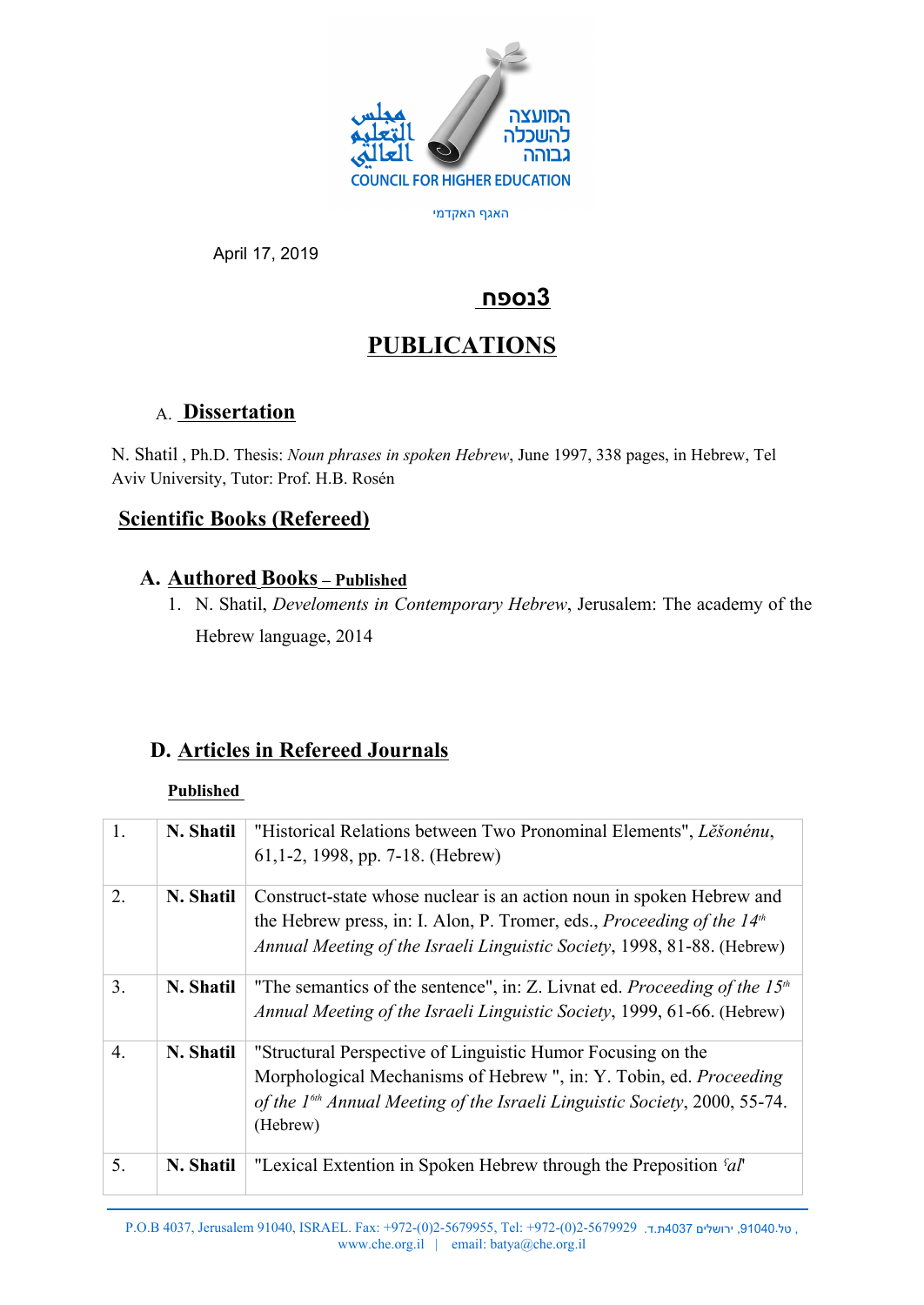| ו ונזועצו <sub>י</sub> | ______ |  |
|------------------------|--------|--|
|                        |        |  |

|             |           | 141-148. (Hebrew)                                                                                                                                                                                                                                           |  |
|-------------|-----------|-------------------------------------------------------------------------------------------------------------------------------------------------------------------------------------------------------------------------------------------------------------|--|
| 6.          | N. Shatil | The ethical dative through structural, functional and typological<br>perspective, Proceeding of the 19 <sup>th</sup> Annual Meeting of the Israeli<br>Linguistic Society, 15, 2003, pp. 55-68.                                                              |  |
| 7.          | N. Shatil | Successions of Consonants in Binyanim Qal and Niffal in Spoken<br>Hebrew, Haivrit Weahyoteha, Studies in Hebrew Language and its<br>Contact with Semitic Languages and Jewish Languages, 2-3, 2003, pp.<br>291-310. (Hebrew)                                |  |
| 8.          | N. Shatil | The Syntax of Graduators Yoter, Paxot, Haxi in Phrases of Varios<br>Categories in Spoken Hebrew, Haivrit Weahyoteha, Studies in Hebrew<br>Language and its Contact with Semitic Languages and Jewish<br><i>Languages</i> , 2-3, 2005, pp. 291-310. (Hebrew) |  |
| 9.          | N. Shatil | Detecting verbal lexical renewal in spoken Hebrew: the verb הלך,<br>"historical relations between two pronominal elements", Lešonénu<br>La'am, 54, 2-3, 2005, pp. 317-346. (Hebrew)                                                                         |  |
| 10.         | N. Shatil | "The Lexemes Po and Kan in Spoken Hebrew", Lěšonénu, 62, 2, 2005,<br>pp.195-218. (Hebrew)                                                                                                                                                                   |  |
| 11.         | N. Shatil | "The Reflection of Historical Inter-morphemic $\pi$ in Spoken Hebrew",<br>Hebrew Linguistcs, 57, 2006 ,pp.57-89. (Hebrew)                                                                                                                                   |  |
| 12.         | N. Shatil | "The Hebrew Noun System: a Structural-Cognitive Perspective",<br>Lěšonénu, 68, 2006, pp 375-397. (Hebrew)                                                                                                                                                   |  |
| $*12.$<br>a | N. Shatil | "The criteria for the vitality of a noun pattern in contemporary<br>Hebrew", <i>Hed Haulpan Hahadaš</i> , 100, 2013, pp 112-119. (Hebrew)                                                                                                                   |  |
| $*12.$<br>b | N. Shatil | "Principles for the vitality of a noun pattern in Contemporary Hebrew",<br>Hebrew Studies, 55, 2014, pp. 201-234                                                                                                                                            |  |
| 13.         | N. Shatil | "Nitpasel in Contemporary Hebrew", in: O. Schwarzwald ed.<br>Proceeding of the 20 <sup>th</sup> -22 <sup>th</sup> Annual Meeting of the Israeli Linguistic<br>Society, 16, 2007, pp105-127 (Hebrew)                                                         |  |
| $*13a$      | N. Shatil | "The Synchronic Status of Nitpa'el in Contemporary Hebrew", Hebrew<br><i>Linguistcs</i> , 61, 2008, pp. 73-101. (Hebrew)                                                                                                                                    |  |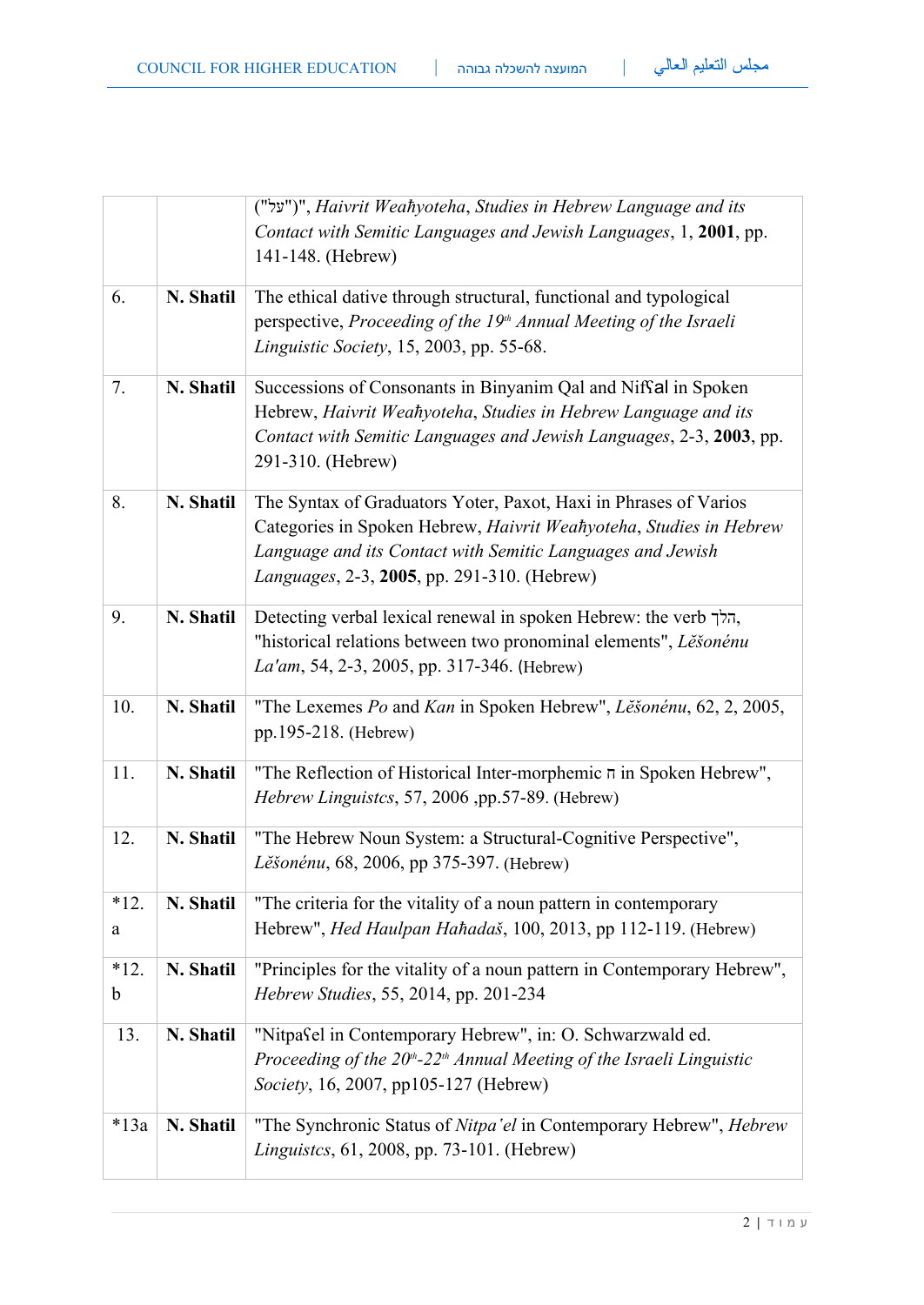| 14.    | N. Shatil                   | "The Diffusion of Hebrew Traditions of Vocalization in the Middle<br>Ages", Lěšonénu, 70, 2008, pp 243-282. (Hebrew)                                                                                        |
|--------|-----------------------------|-------------------------------------------------------------------------------------------------------------------------------------------------------------------------------------------------------------|
| 15.    | N. Shatil                   | 'Sover ha-nesia – ma hu šover?' On the contribution of the spoken<br>language to the solution of basic problems in morphplpgy". Hed<br>Haulpan Hahadaš, 92, 10/2007, pp80-89. (Hebrew)                      |
| 16.    | N. Shatil                   | Classification of linguistic problems of Arab learners of Hebrew", Hed<br>Haulpan Hahadaš, 93, 5/2008, pp. 70-88 (Hebrew)                                                                                   |
| 17.    | N. Shatil                   | "The evolution of spoken Hebrew Adjective's graduation", Haivrit<br>Weahyoteha, Studies in Hebrew Language and its Contact with Semitic<br>Languages and Jewish Languages, 8-9, 2008, pp. 271-290. (Hebrew) |
| $*18.$ | N. Shatil                   | "The Nominal Patterns Katál and Katél in Contemporary Hebrew",<br>Lešonenu 73, 2011, pp. 77-106. (Hebrew)                                                                                                   |
| $*19.$ | N. Shatil                   | "Classification of Derivations of Base + Affixes", Lešonenu 75, 2013,<br>pp. 55-85 (Hebrew)                                                                                                                 |
| $*20.$ | N. Shatil                   | "Teaching Hebrew Noun Patterns through General<br>Theoretical<br>Principles", <i>Hebrew Higher Education</i> , 16, 2014, pp. 65-78                                                                          |
| $*21.$ | R.<br>Bliboim,<br>N. Shatil | "Juxtaposition and contrast state in contemporary Hebrew", Lešonenu<br>76, 2014, pp. 345-370. (Hebrew)                                                                                                      |
| $*22.$ | N. Shatil                   | "The Nature and the Diachrony of Hebrew Quality Pseudo-Partitives:<br>Are They a Calque of the Contact Languages?", Journal of Jewish<br>Languages 3, 2015 pp. 301-308.                                     |
| $*23.$ | N. Shatil                   | "Ultimate and Penultimate of the Gentilic Names in Contemporary<br>Hebrew", <i>Lešonenu</i> 78, 2016, pp 130-154. (Hebrew)                                                                                  |
| 24.    | N. Shatil                   | Hebrew Nominal Patterns in the Speaker's Mind, Hebrew Studies, LVII,<br>2016, 239-255.                                                                                                                      |
| 25.    | N. Shatil                   | On Changes of Translation Norms of French Songs, Ha-Ivrit – The<br>Literary Text, 64, 2017, 118-130 (Hebrew)                                                                                                |
| 26.    | N. Shatil                   | Who is Afraid of Conjugation? A Method for Teaching the Verb<br>System, Hebrew Higher Education 20 (2018)<br>http://naphhebrew.org/hebrew-higher-education-20-2018: 137-150 (Hebrew)                        |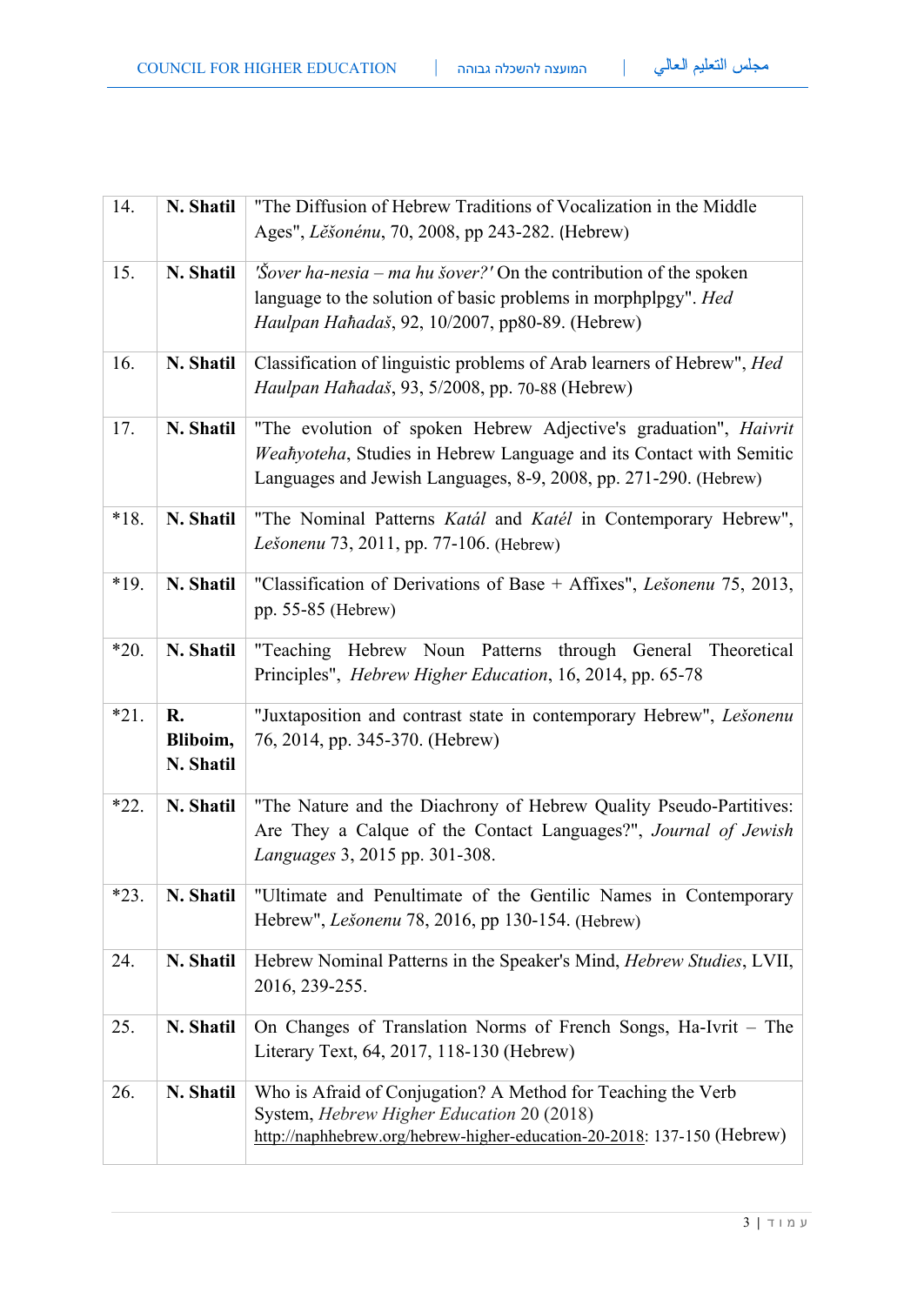### **Accepted for Publication**

| 27 | N. Shatil | On the Position of the Article in the Construct States in Colloquial<br>Hebrew, <i>Helkat Lashon</i> 52, Oct. 2019 (Hebrew).        |
|----|-----------|-------------------------------------------------------------------------------------------------------------------------------------|
| 28 | N. Shatil | On Some Biblical Basic Speech Verbs, Ancient Near Eastern Studies<br>56, Sep. 2019.                                                 |
| 29 | N. Shatil | La contribution des innovations des étudiants arabophones aux<br>questions psycholinguistiques de l'hébreu contemporain, Yod, 2019. |
| 30 | N. Shatil | Review of I.G. OR, Creating a Style for a Generation, <i>Hebrew</i><br>Linguistics 73, 2019.                                        |

# **E. Articles or Chapters in Scientific Books**

## **(which are not Conference Proceedings)**

## **Published**

|   | N. Shatil | "On the meaning of some developments in spoken Hebrew's morphology",<br>in R. Ben-Shahar & G. Toury, $Hebrew - a$ living language, 3, Tel Aviv,<br>2003, pp. 329-352. (Hebrew)                     |
|---|-----------|----------------------------------------------------------------------------------------------------------------------------------------------------------------------------------------------------|
| 2 | N. Shatil | "Complemental diffusion of interdigital morphemes, focusing on the root<br>morphemes", in R. Ben-Shahar & G. Toury, <i>Hebrew</i> – a Living Language,<br>4, Tel Aviv, 2006, pp. 467-496. (Hebrew) |
| 3 | N. Shatil | "Construct states determined by ha- in The Corpus of Spoken Israeli<br>Hebrew", in. E. Gonen (ed), <i>Teuda</i> 27, Tel Aviv university, 2016, pp 333-<br>360 (Hebrew)                             |

## **F. Articles in Conference Proceedings**

### **Published**

| $\mid$ N. Shatil $\mid$ | "Complemental relations between noun patterns", <i>Proceeding of the <math>21^{ST}</math></i> |
|-------------------------|-----------------------------------------------------------------------------------------------|
|                         | Annual Meeting of the Israeli Linguistic Society, 2005                                        |
|                         | $(http://www.biu.ac.i/JS/hb/ils/taktsirim.htm)$ (Hebrew)                                      |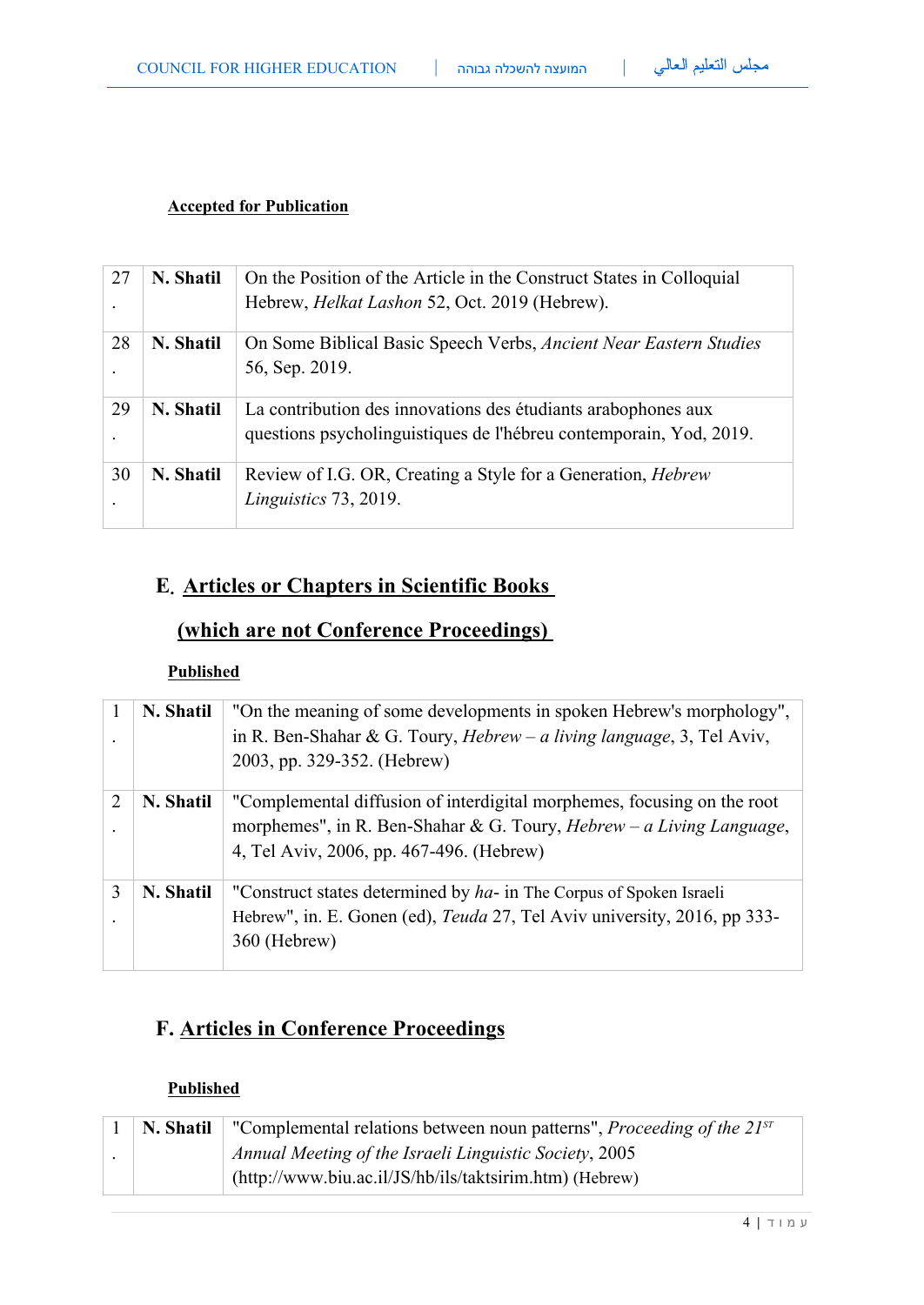# **G. Entries in Encyclopedias**

 $\sqrt{2}$ 

| $*1$ | N. Shatil | Analogy, Encyclopedia of Hebrew Language and Linguistics, Leiden,<br>Boston, 2013, V1 A-F, pp169-172                             |
|------|-----------|----------------------------------------------------------------------------------------------------------------------------------|
| $*2$ | N. Shatil | Baghdad, Pronunciation Tradition, Encyclopedia of Hebrew Language<br>and Linguistics, Leiden, Boston, 2013, V1 A-F, pp169-172    |
| $*3$ | N. Shatil | Doublets, Encyclopedia of Hebrew Language and Linguistics, Leiden,<br>Boston, 2013, V1 A-F, pp 767-768                           |
| $*4$ | N. Shatil | Guttural Consonants, Modern Hebrew, Encyclopedia of Hebrew<br>Language and Linguistics, Leiden, Boston, 2013, V2 G-O, pp 169-172 |
| $*5$ | N. Shatil | Regularization of Paradigm, Encyclopedia of Hebrew Language and<br>Linguistics, Leiden, Boston, 2013, V3 P-Z, pp 345-350         |

All the encyclopedia entries are refereed.

# **H. Other Scientific Publications**

## **Published**

| 1.   | N. Shatil | Yael Reshef, "The early Hebrew folksongs, a chapter in the history of<br>modern Hebrew", <i>Hed Haulpan Hahadaš</i> , 88, 10/2005, pp.1-6 (Review)<br>(Hebrew)                                                   |
|------|-----------|------------------------------------------------------------------------------------------------------------------------------------------------------------------------------------------------------------------|
| $*2$ | N. Shatil | The Hebrew Slang, Review of "Hebrew in Jeans, The Image of Hebrew<br>Slang" by N. Netzer", <i>Lěšonénu</i> , 71, 2009, pp.217-224. (Hebrew)                                                                      |
| $*3$ | Forum     | S. Bolozky, E. Borochovsky Bar-Aba, E. Gonen, N. Shatil, O.<br>Schwarzwald, "How to study a spoken language?" (Forum), The 15 <sup>th</sup><br>World Congress of Jewish Studies, 2010 (Web publication) (Hebrew) |
| $*4$ | N. Shatil | Achievements and Problems in the Study of the Colloquial Language,<br>Review of E. Borochovsky Bar-Aba: Issues in Colloquial Hebrew,<br>Lěšonénu, 73, 2011, pp.255-264. (Hebrew)                                 |
| $*5$ | N. Shatil | "History, linguistic and pedagogy in one volume", Review of S. Izreel                                                                                                                                            |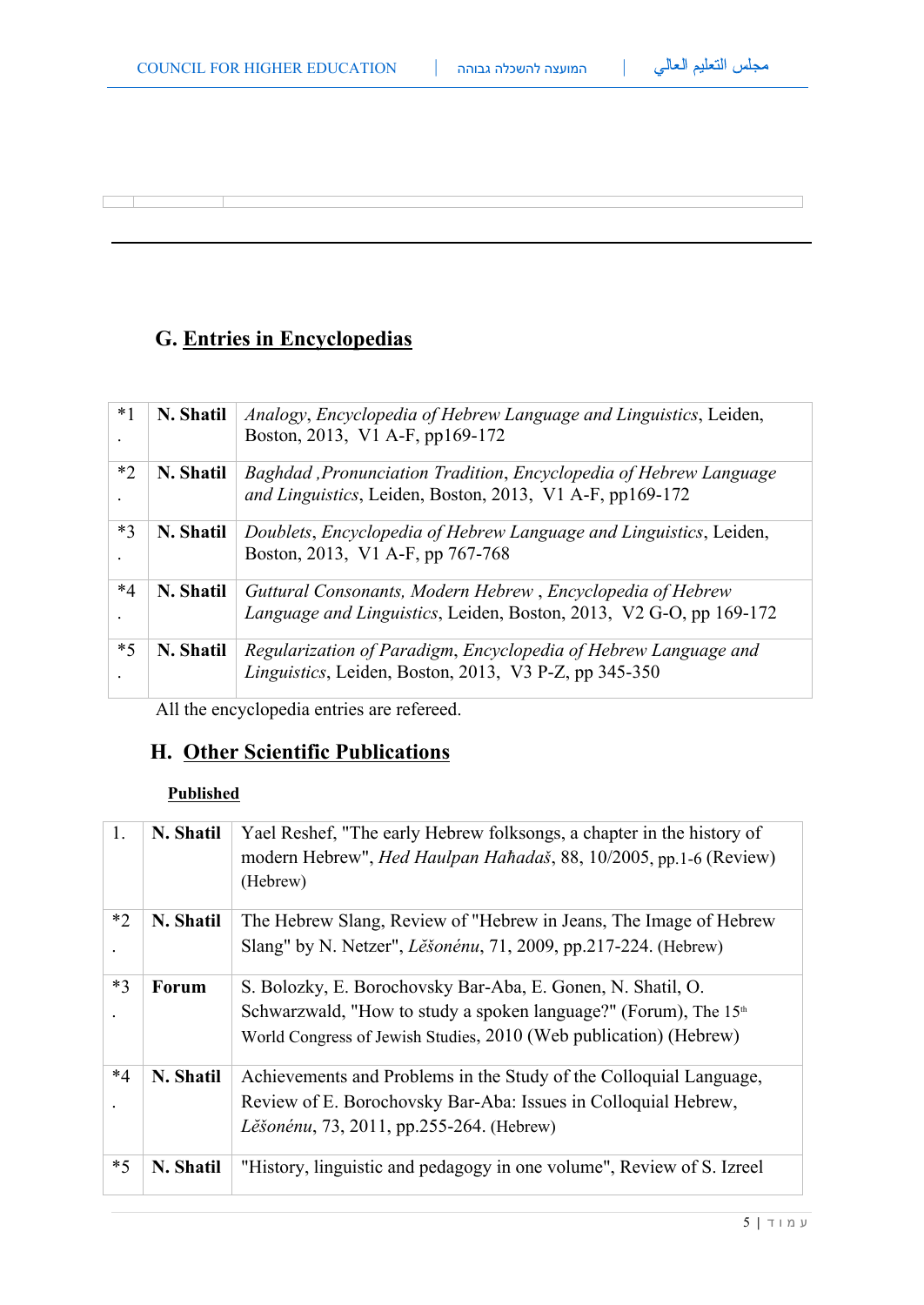|      |           | (ed.) "The speech machine as a language teacher: "Here one speaks<br>Hebrew", Hebrew voices from the Nazy Germany as a window of<br>language an life in Palestine during the British mandate, Hed Haulpan<br>Hahadaš, 100, 2013, pp. 42-46 (Hebrew) |
|------|-----------|-----------------------------------------------------------------------------------------------------------------------------------------------------------------------------------------------------------------------------------------------------|
| $*6$ | N. Shatil | "The syntax of the nominal phrases through a transformative perspective,<br>Review of U. Ornan, The nominal phrases in the literal language of<br>modern Hebrew", <i>Hebrew Higher Education</i> , 16, 2014, pp. 249-254<br>(Hebrew)                |
| $*7$ | N. Shatil | "Review of U. Ornan, Digduq Ha-Pe W-Ha-'Ozn, Hebrew Grammar For<br>Hebrew Speakers", <i>Hebrew Higher Education</i> 18, 2016, pp. 211-214.<br>(Hebrew)                                                                                              |

### **Accepted for Publication**

# **I. Other Publications**

| 1.   | N. Shatil | On the instruction of language in the religious college in light of the new<br>curriculum, Mayim mi-Dilio, Bulletin of Lifshitz College of<br><i>Education</i> , Jerusalem, 01/2001, p.443 (review) (Hebrew) |
|------|-----------|--------------------------------------------------------------------------------------------------------------------------------------------------------------------------------------------------------------|
| 2.   | N. Shatil | A Hebrew Branch to Europe, The Annual Meeting of the Israeli<br>Linguistic Society in Bet Berl, Hed Haulpan Hahadaš, 86, 2004,<br>(Review) (Hebrew)                                                          |
| $*3$ | N. Shatil | In Memory of Neomi Shemer's (a Decade of her Passing Away),<br>Hador, The Hebrew Annual of America, 2015, pp. 65-76 (Hebrew)                                                                                 |

# **J. Other Works Connected with my Scholarly Field**

| N. Shatil | <i>History of the Language, Oranim Academic College, 2002</i>          |
|-----------|------------------------------------------------------------------------|
| N. Shatil | <i>Mishnaic Hebrew, Oranim Academic College, 2002</i>                  |
| N. Shatil | <i>Expression, Understanding, Summarizing, Zefat Academic College,</i> |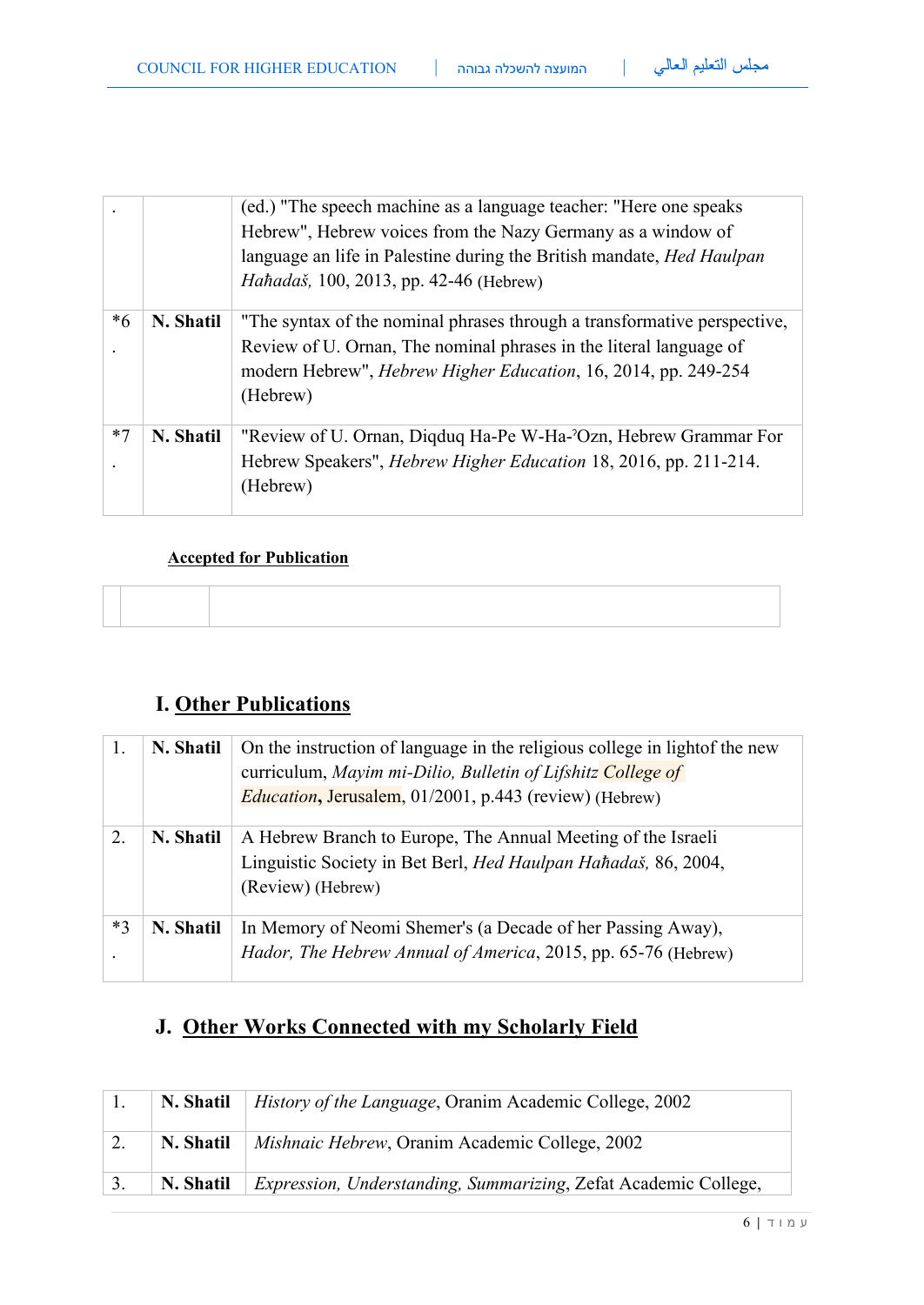|       |           | 2003                                                                                                                      |
|-------|-----------|---------------------------------------------------------------------------------------------------------------------------|
| 4.    | N. Shatil | <i>Punctuation, language corrections, idioms, Zefat Academic College,</i><br>2003                                         |
| 5.    | N. Shatil | Syntax, rules and exercises, Zefat Academic College, 2004                                                                 |
| 6.    | N. Shatil | <i>Curriculum of Hebrew language and expression (with H.</i><br>Raznitsky and J. Kuznitsky), Zefat Academic College, 2006 |
| $*7.$ | N. Shatil | Syntax, Zefat Academic College, 2011                                                                                      |
| $*8.$ | N. Shatil | <i>Hebrew vocalization, Zefat Academic College, 2011</i>                                                                  |
| $*9.$ | N. Shatil | Semantics, Zefat Academic College, 2011                                                                                   |
| $*10$ | N. Shatil | <i>Expression for Hebrew learners as <math>I^{\text{st}}</math> language, Zefat Academic</i><br>College, 2013             |
| $*11$ | N. Shatil | <i>Expression for Hebrew learners as <math>2^{nd}</math> language, Zefat Academic</i><br>College, 2013                    |

## **K. Submitted Publications**

## **L. Summary of my Activities and Future Plans**

### **My Academic Profile**

### **Subjects of Interest**

### **Syntax**

My M.A. and Ph.D. dissertations under the instruction of the late prof. Haiim Rosén dealt with the syntax of the spoken language of our days. The M.A. dissertation dealt with the sentence patterns and the Ph.D. dissertation dealt with the bi-nominal phrases (mainly the synthetic and analytic construct state vs. the juxtapositions). These works were based on corpus of natural speech that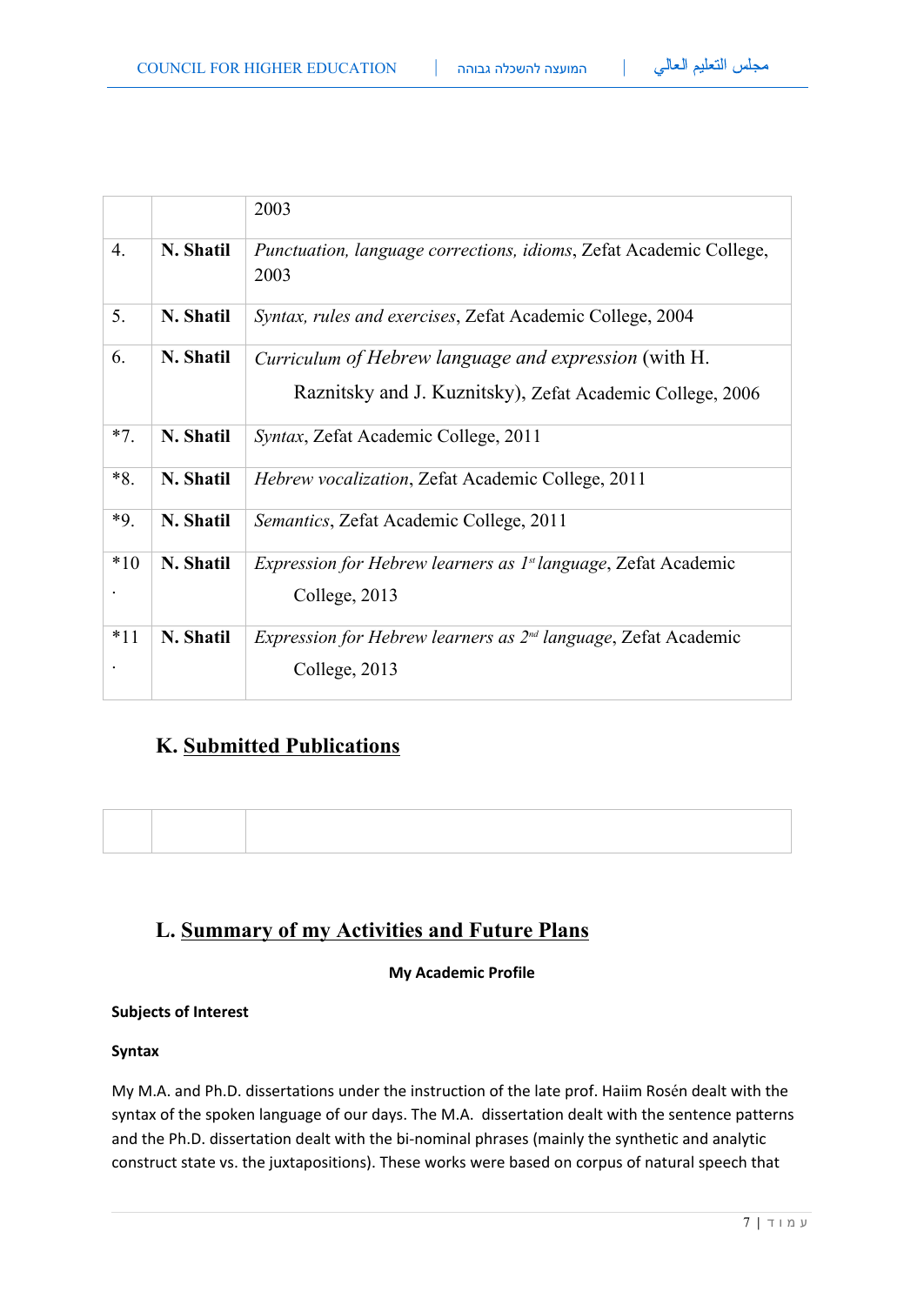were recorded and worded by me. My interest in this field follows until this very day. I added some papers in this subject, for example, I showed that juxta-position occupies a certain room in the derivations means (For example, *bayit-karka* 'a private house' in contrast to *bet kneset*  'synagogue') $(2014).1$ 

#### **Morphology**

 It seemed to me that the field of nominal derivation through interweaving of root and pattern has been incompetently described in literature, specially the discussion on the number of the nominal patterns (100, 110, 200, 250-300). In several publications (2006; 2014) I developed a theory demanding the complete differentiation of the highly productive patterns, whose number is about 30, from all the rest of the patterns, which have a discrete position in the system.

Generally the evidence of this argument and others is the so called naturalistic evidence, gathered from spoken and written corpora. For instance, popular derivation of a certain pattern is an evidence to its vitality and non-derivation of a certain pattern is an (oblique) evidence to its sterilization (2006).

Another part of my research is inflectional morphology. My main argument is that the inherited mostly biblical system has been due to numerous adaptations, whose main tendency is simplification. For Instance, speakers use one form of the conjunctive *ve-* instead of the five inherited sub-forms (allomorphs) (2003).

#### **Lexicocology**

Some of my studies dealt with the derivation with zero morpheme, saying, the formation of new lexical items based on an inherent element. I showed that the new alignment and hence the new phrasing is a productive way of derivation (2001;2004).

Conclusively, my study focuses on the various ways of adaptation of the inherited linguistic material to the reality of a living language, hence the title of my book, "Developments in the Contemporary Hebrew". I also tried to show that some of theses adaptations were calqued by parallel phenomena in the contact languages.

#### **Ancient periods**

I published some papers dealing with problems of previous layers. I published a paper dealing with some pronouns in ancient Hebrew (1998), and another one dealing with the diffusion of the Hebrew Traditions in Middle Ages (2008).

#### **Linguistics methods**

 The theoretical frames of my study are a combination of structural methods and psychological assumptions. An example to the structural method is my argument that all the non-regular types of

<sup>&</sup>lt;sup>1</sup> Related papers are noted by their year of publication given in brackets.